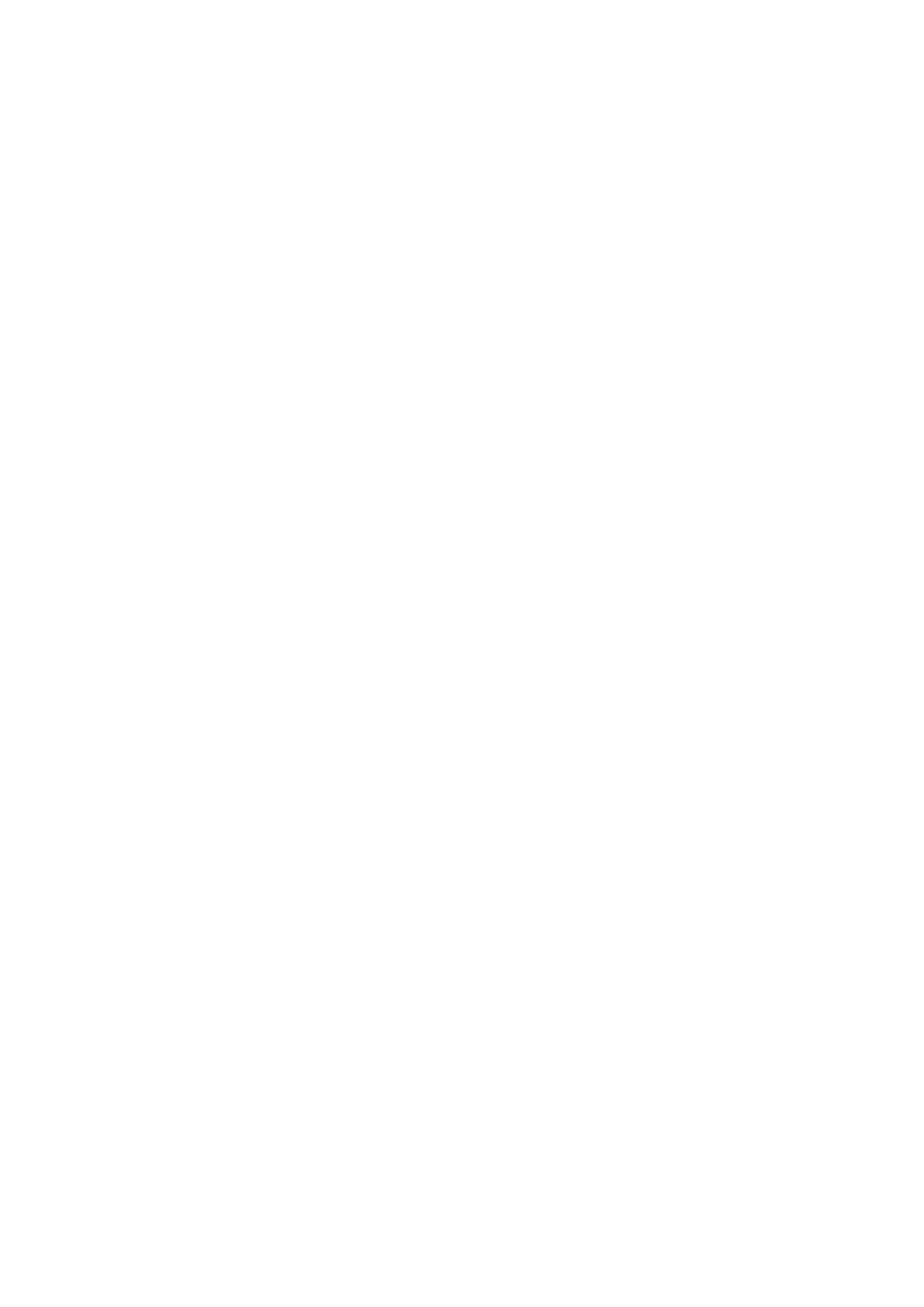# **ASSEMBLY**

- 1. Press new seal into bearing end of body with lip facing away from bearing bore. **(12)**
- 2. Press shaft into bearing supporting inner race of bearing. **(20)**
- 3. Fit bearing retaining ring onto shaft. **(23)**
- 4. Position slinger in body drain area. Grease seal area of shaft. Push bearing and shaft into body by pressing on outer race of bearing. **(11)**
- 5. Fit housing adaptor to pump with 3 bolts. **(13, 14)**



- 6. Fit eld coil to adaptor using 3 screws. Check that center bore of eld coil ts over boss on the adaptor. **(15, 16)**
- 7. Wipe pump shaft to remove any particles and check location of key. **(20, 21)**
- 8. Slide pulley assembly onto shaft, lining up with key and secure with retaining bolt. **(17, 18, 19, 20, 21)**
- 9. Take new seal seat (cup rubber and seal seat), lightly grease the outside edge of cup rubber and press into cavity in pump body with ceramic facing towards impeller bore. Slide mechanical seal sub assembly over shaft until the carbon face engages against ceramic face of stationary seal. **(6)**
- 10. Fit wear-plate. **(5)**
- 11. Coat cam screw thread, top side and back of cam, with non-setting jointing compound and t into body, securing with the cam screw. **(8, 9)**
- 12. Lightly grease impeller bore and t impeller. **(4)**
- 13. Fit end cover and gasket and secure with screws. **(1, 2, 3)**

| <b>KEY</b>      | <b>DESCRIPTION</b> | <b>QTY</b>     | <b>KEY</b> | <b>DESCRIPTION</b> | <b>QTY</b> |
|-----------------|--------------------|----------------|------------|--------------------|------------|
| 1               | End cover screw    | 5              | 13         | Clutch adaptor     | 1          |
| $\overline{2}$  | End cover          | 1              | 14         | <b>Bolts</b>       | 3          |
| 3               | Gasket             | 1              | 15         | Field coil         | 1          |
| 4               | Impeller           | 1              | 16         | <b>Bolt</b>        | 3          |
| 5               | Wear plate         | 1              | 17         | Pulley             | 1          |
| 6               | Lip seal           | 1              | 18         | <b>Screw</b>       | 1          |
| $\overline{7}$  | Body               | 1              | 19         | Washer             | 1          |
| 8               | Cam                | 1              | 20         | Shaft              | 1          |
| 9               | Cam screw          | 1              | 21         | Shaft key          | 1          |
| 10 <sup>°</sup> | Pipe plug          | $\overline{2}$ | 22         | Bearing            | 1          |
| 11              | Slinger            | 1              | 23         | Retaining ring     | 1          |
| 12              | Inner bearing seal | 1              | 24         |                    |            |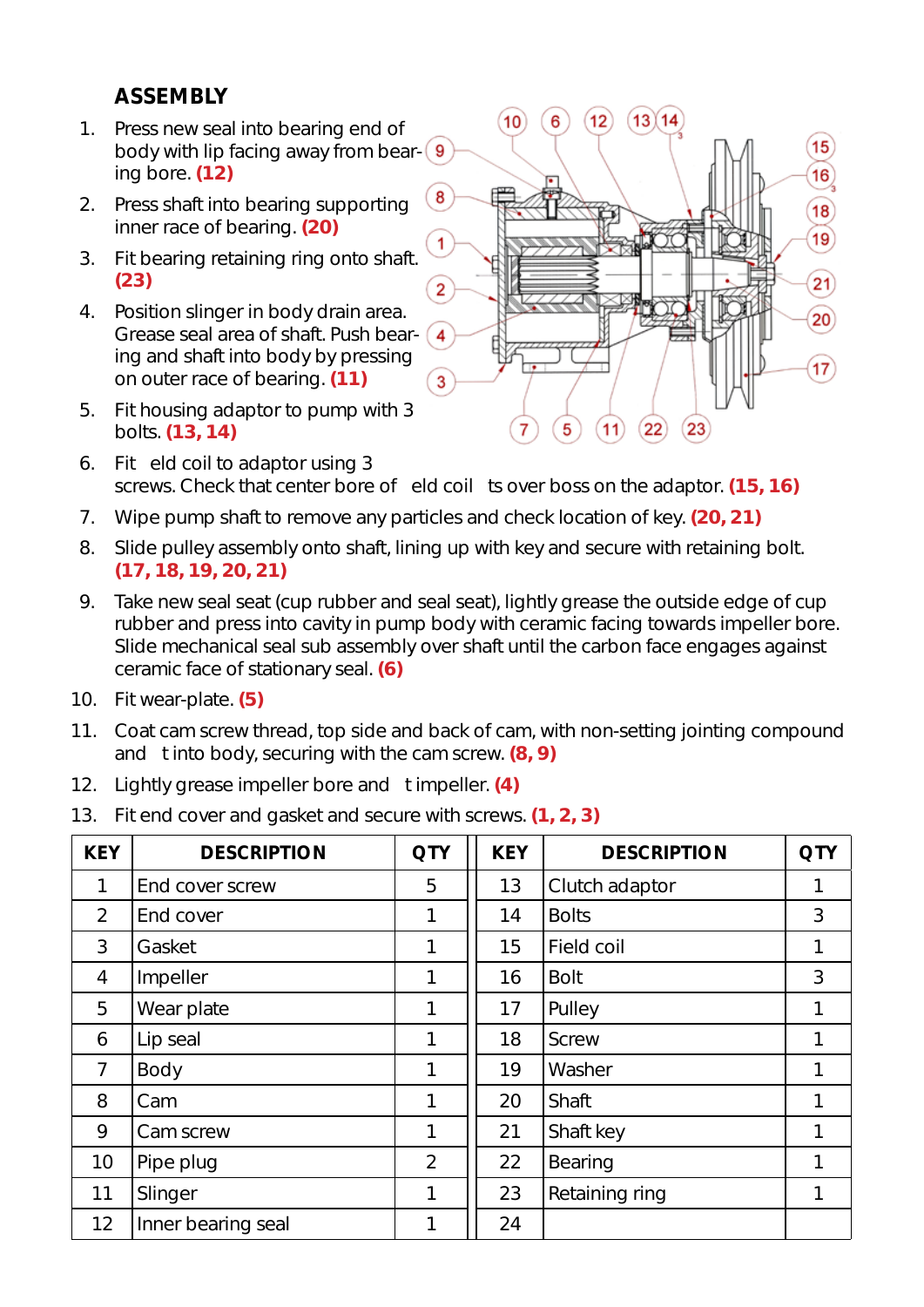

# For Pumps and Parts<br>go to PumpVendor.com **STANDARD PRODUCT RANGE**

## ELECTROMAGNETIC CLUTCH PUMPS - DESIGN FEATURES



### 50080 SERIES & 50200 SERIES

| Body              | Bronze                                            |
|-------------------|---------------------------------------------------|
| Impeller          | Jabsco neoprene or nitrile compound               |
| <b>Shaft Seal</b> | Lip type (50200 Series Mechanical Carbon/Ceramic) |
| <b>Bearing</b>    | Ball                                              |
| Shaft             | Stainless steel 316 S31 to BS970                  |
| Wearplate         | Replaceable                                       |
| Pulley            | Anodised Aluminium                                |
| Ports             | 1" BSP (50200 Series 11/2" BSP) to BS21 (DIN2999) |
| Weight            | 5 kg (50200 Series 9.5 kg)                        |







#### **50220 SERIES**

| Body              | Bronze                                              |
|-------------------|-----------------------------------------------------|
| Impeller          | Jabsco neoprene or nitrile compound                 |
| <b>Shaft Seal</b> | Mechanical carbon ceramic                           |
| <b>Bearing</b>    | Ball                                                |
| Shaft             | Stainless steel 316 to BS970                        |
| Wearplate         | Replaceable                                         |
| Pulley            | Anodised Aluminium                                  |
|                   | Bearing Housing Cast iron painted protective primer |
| Ports             | $1^{1}/2$ " Flange                                  |
| Weight            | 11.2 kg                                             |

### **50270 SERIES**

| Body       | <b>Bronze</b>                                       |
|------------|-----------------------------------------------------|
| Impeller   | Jabsco neoprene or nitrile compound                 |
| Shaft Seal | Mechanical carbon ceramic                           |
| Bearing    | Ball                                                |
| Shaft      | Stainless steel 316 to BS970                        |
| Wearplate  | Replaceable                                         |
| Pulley     | Painted cast iron                                   |
|            | Bearing Housing Cast iron painted protective primer |
| Ports      | 2" BSP to BS21 (DIN2999) Available with 2" Flange   |
| Weight     | 12.2 kg                                             |
|            |                                                     |

#### **29870 SERIES**

 $\epsilon$ 

| Body              | Bronze                                              |
|-------------------|-----------------------------------------------------|
| Impeller          | Jabsco neoprene                                     |
| <b>Shaft Seal</b> | Mechanical carbon ceramic                           |
| <b>Bearing</b>    | Ball                                                |
| Shaft             | Stainless steel 316 to BS970                        |
| Wearplate         | Replaceable                                         |
| Pulley            | Painted cast iron                                   |
|                   | Bearing Housing Cast iron painted protective primer |
| Ports             | 2'/z" BSP to BS21 (DIN2999) and Flange              |
| Other             | Can be purchased without the Clutch                 |
| Weight            | 18 kg                                               |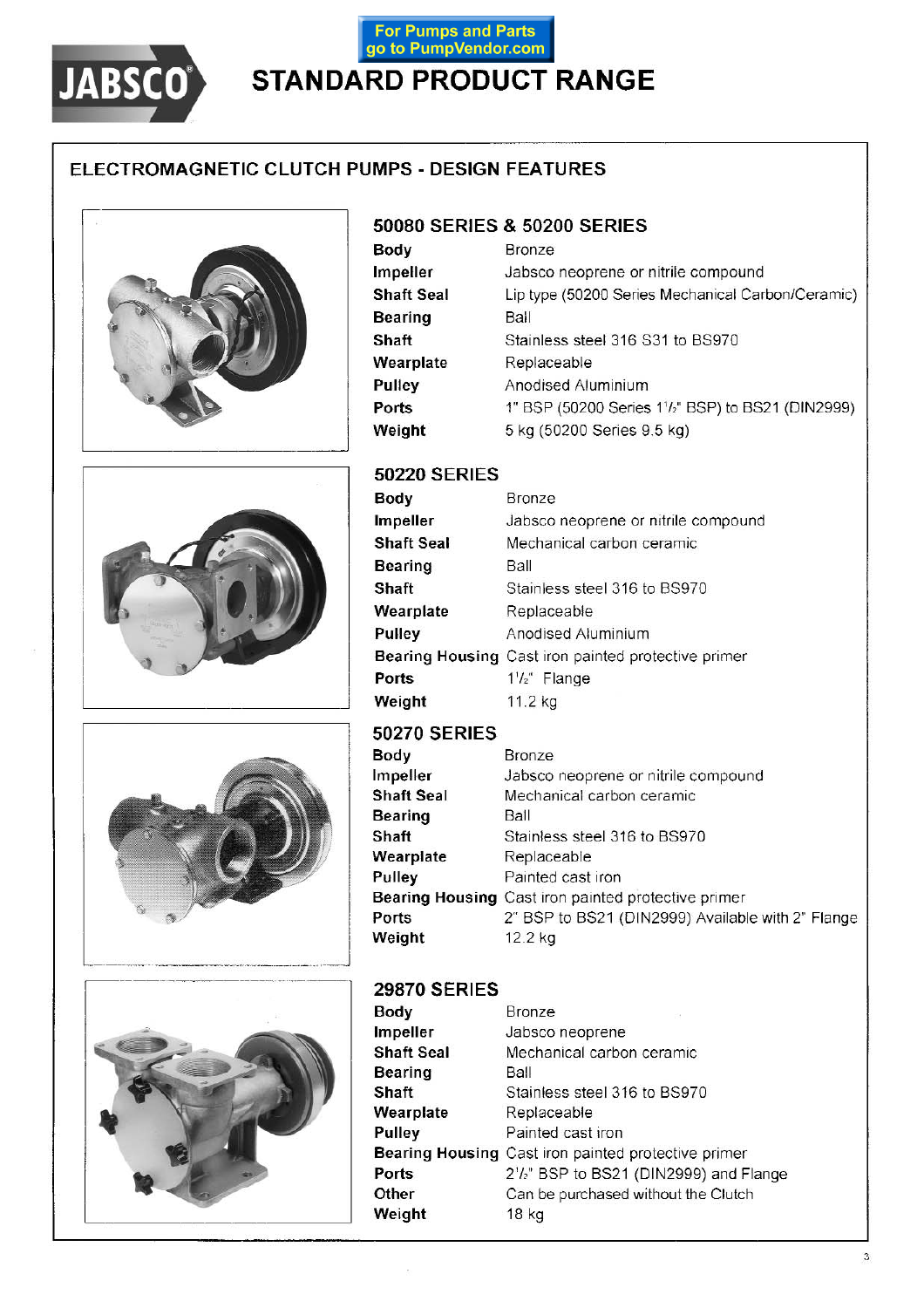

**SIZE 080** 



| Total<br>manometric<br>head | 500 rpm        | 750 rpm       | 1000 rpm | 1500 rpm | 2000 rpm |
|-----------------------------|----------------|---------------|----------|----------|----------|
|                             | 180 watt       | 180 watt      | 250 watt | 550 watt | 750 watt |
| m/H20                       | L/m            | L/m           | L/m      | L/m      | L/m      |
| 3                           | 26.5           | 40            | 53       | 80       | 120.5    |
| 5                           | 24.5           | 37.5          | 57       | 78       | 118      |
| 9                           | 21             | 34.5          | 47.5     | 74       | 113.5    |
| 12                          | 16.5           | 29            | 42.5     | 68       | 107      |
| 15                          |                | 23            | 36       | 61       | 99       |
| 18                          |                |               | 29       | 52.5     | 89.5     |
| 21                          |                |               |          | 42       | 78       |
| 24                          |                |               |          |          | 64.5     |
| Suction Bore                | 25mm           | 25mm          | 25mm     | 25mm     | 32mm     |
| Temp OC                     | Metres         | <b>Metres</b> | Metres   | Metres   | Metres   |
| 20                          | 7.2            | 6.9           | 6.2      | 4.1      | 0.5      |
| 30                          | $\overline{7}$ | 6.7           | 6        | 3.9      | 0.3      |
| 40                          | 6.6            | 5.3           | 5.6      | 3.5      |          |
| 50                          | 6              | 5.7           | 5        | 2.9      |          |

Performance Note Power (watt) figures shown are minimum

recommended at pumpshaft.

Maximum recommended suction head in mH<sub>2</sub>0 at water temperature  $20^{\circ}$ C



Performance Note Power (watt) figures shown are minimum recommended at pumpshaft.

| Total<br>manometric<br>head | 500 rpm    | 1000 rpm  | 1500 rpm  | 2000 rpm |
|-----------------------------|------------|-----------|-----------|----------|
| 250 watt                    | 750 watt   | 1100 watt | 1800 watt |          |
| m/H20                       | L/m        | L/m       | L/m       | L/m      |
| 3                           | 64.5       | 130       | 195       | 261      |
| 5                           | 60.5       | 126       | 191       | 256      |
| 9                           | 54         | 118.5     | 183.5     | 248      |
| 12                          | 45         | 109       | 173       | 236.5    |
| 15                          | 33.5       | 96.5      | 159       | 222      |
| 18                          |            | 81        | 142.5     | 204      |
| 21                          |            | 63        | 123       | 183      |
| 24                          |            |           | 100       | 159      |
| Suction Bore                | 40mm       | 40mm      | 40mm      | 40mm     |
| Temp 0C                     | Metres     | Metres    | Metres    | Metres   |
| 20                          | 7          | 5.8       | 3.6       |          |
| 30                          | 6.8<br>5.6 |           | 3.4       | 0.9      |
| 40                          | 6.4<br>5.2 |           | 3         | 0.5      |
| 50                          | 5.8        | 4.6       | 2.4       |          |

Maximum recommended suction head in mH<sub>2</sub>O at water temperature 20°C

Pump Selection Tables and Graphs show approximate performance for new pumps with neoprene impeller pumping water (specific gravity 1.00) at 20°C, but note that performance can be affected if water temperature and suction head are higher than shown in above table. If in doubt consult your local Jabsco distributor or factory for application assistance.

\*Minimum nominal recommended bore. Note: Suction Head = Vertical Suction Height + Pipe Losses.

 $\overline{4}$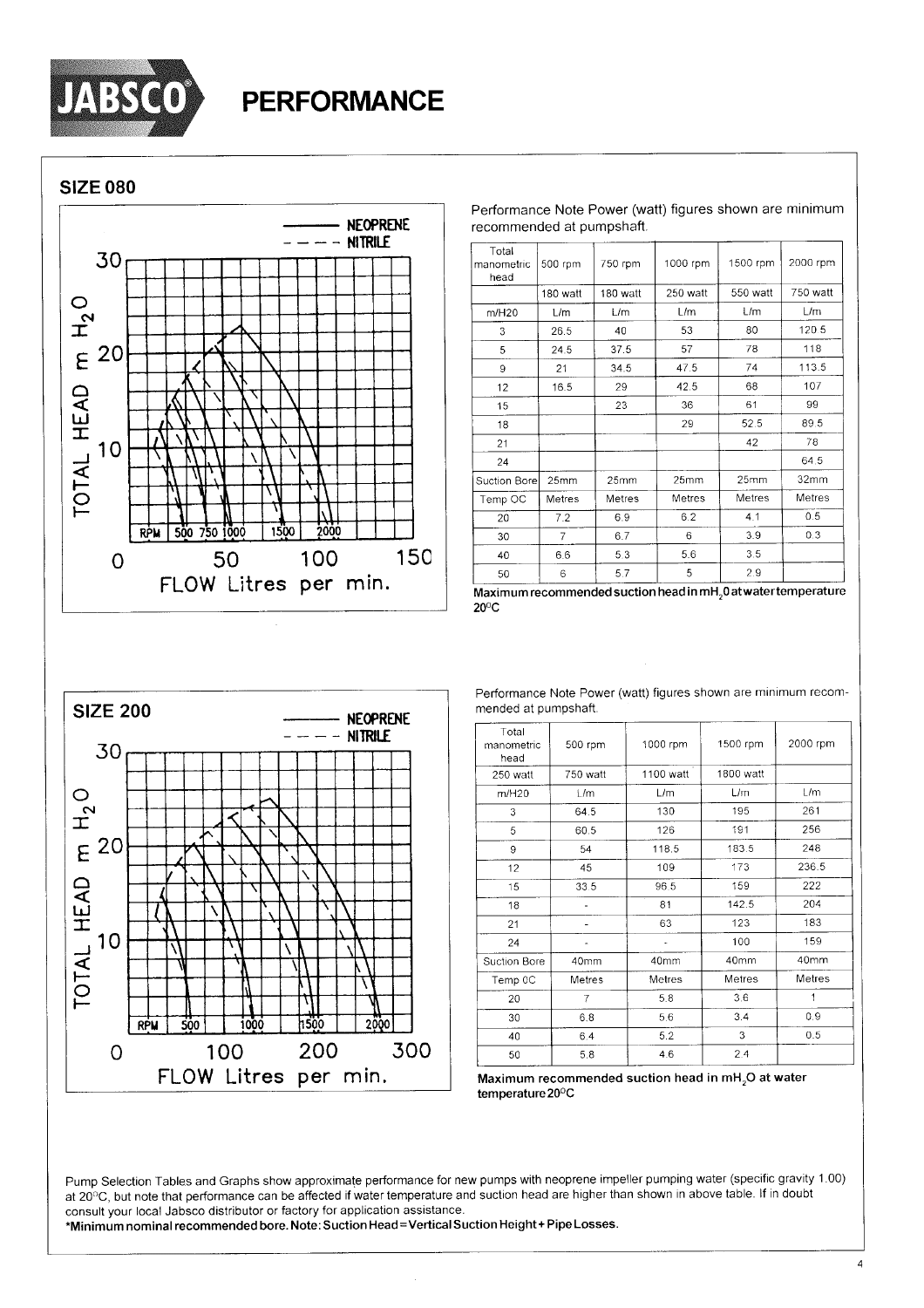

# 50080/50200 SERIES

### **EXPLODED VIEW**



### **50080 SERIES**

| KEY            | <b>DESCRIPTION</b>                       | QTY            | PART No         |
|----------------|------------------------------------------|----------------|-----------------|
| 1              | Endcover Screw*                          | 6              | X3001-147F      |
| $\overline{c}$ | Endcover                                 | 1              | 3993            |
| 3              | Gasket*                                  | 1              | 890             |
| 4              | Neoprene Impeller* or Nitrile Impeller** | 1              | 17937-0001/0003 |
| 5              | Wearplate                                | 1              | 4156            |
| 6              | Lip Seal (not shown)*                    | 1              | SP2700-1027     |
| $\overline{7}$ | Body                                     | 1              | 50084-2000      |
| 8              | Cam                                      | $\overline{1}$ | 934             |
| 9              | Cam Screw                                | 1              | SP1004-09       |
| 10             | Pipe Plug                                | $\overline{2}$ | SP2650-07       |
| 11             | Slinger                                  | 1              | 3180            |
| 12             | Inner Bearing Seal                       | 1              | SP2700-48       |
| 13             | (Not Applicable)                         |                |                 |
| 14             | (Not Applicable)                         |                |                 |
| 15             | Field Coil (12v model)                   | 1              | SP2300-0063FC   |
|                | Field Coil (24v model)                   | 1              | SP2300-0064FC   |
| 16             | Bolt                                     | 3              | X3001-176F      |
| 17             | Pulley (2A)                              | 1              | SP2300-0061RA   |
|                | Pulley (1B)                              | 1              | SP2300-0063RA   |
| 18             | Screw                                    | 1              | Supplied with   |
| 19             | Washer                                   | 1              | clutch          |
| 20             | Shaft                                    | 1              | 50087-0000      |
| 21             | Key                                      | 1              | SP1401-10       |
| 22             | Bearing                                  | 1              | SP2600-06       |
| 23             | Retaining Ring                           | 1              | SP1700-247      |

**50200 SERIES** 

| <b>KEY</b>     | <b>DESCRIPTION</b>                       | QTY            | PART No             |
|----------------|------------------------------------------|----------------|---------------------|
| 1              | Endcover Screw*                          | 5              | X3001-176F          |
| $\overline{a}$ | Endcover                                 | 1              | 9336                |
| 3              | Gasket*                                  | 1              | 816                 |
| $\overline{4}$ | Neoprene Impeller* or Nitrile Impeller** | $\mathbf{1}$   | 17935-0001/836-0003 |
| 5              | Wearplate                                | 1              | 2574                |
| 6              | Seal Assembly*                           | 1              | 21849               |
| 7              | Body                                     | 1              | 50204-2000          |
| 8              | Cam                                      | 1              | 834                 |
| 9              | Cam Screw                                | 1              | SP1005-04           |
| 10             | Pipe Plug                                | $\overline{2}$ | SP2650-07           |
| 11             | Slinger                                  | 1              | 3181                |
| 12             | Inner Bearing Seal                       | 1              | SP2700-50           |
| 13             | Clutch Adaptor                           | 1              | 52201-1000          |
| 14             | <b>Bolts</b>                             | 3              | X3001-180F          |
| 15             | Field Coil (12v model)                   | 1              | SP2300-0063FC       |
|                | Field Coil (24v model)                   | 1              | SP2300-0064FC       |
| 16             | Bolt                                     | 3              | X3001-174F          |
| 17             | Pulley (2A)                              | 1              | SP2300-0061RA       |
|                | Pulley (1B)                              | $\overline{1}$ | SP2300-0063RA       |
| 18             | Screw                                    | 1              | Supplied with       |
| 19             | Washer                                   | 1              | clutch              |
| 20             | Shaft                                    | 1              | 50207-0000          |
| 21             | Key                                      | 1              | SP1401-10           |
| 22             | Bearing                                  | 1              | SP2600-04           |
| 23             | Retaining ring                           | 1              | SP1700-245          |

Service Kit SK406-0001 contains parts marked\*

Service Kit SK406-0003 contains parts marked\* plus \*\* in place of 17937-0001

Refer to Operating Instructions on page 17.

Service Kit SK407-0011 contains parts marked\*<br>Service Kit SK407-0003 contains parts marked\* plus \*\* in place of 17935-0001

 $\overline{1}$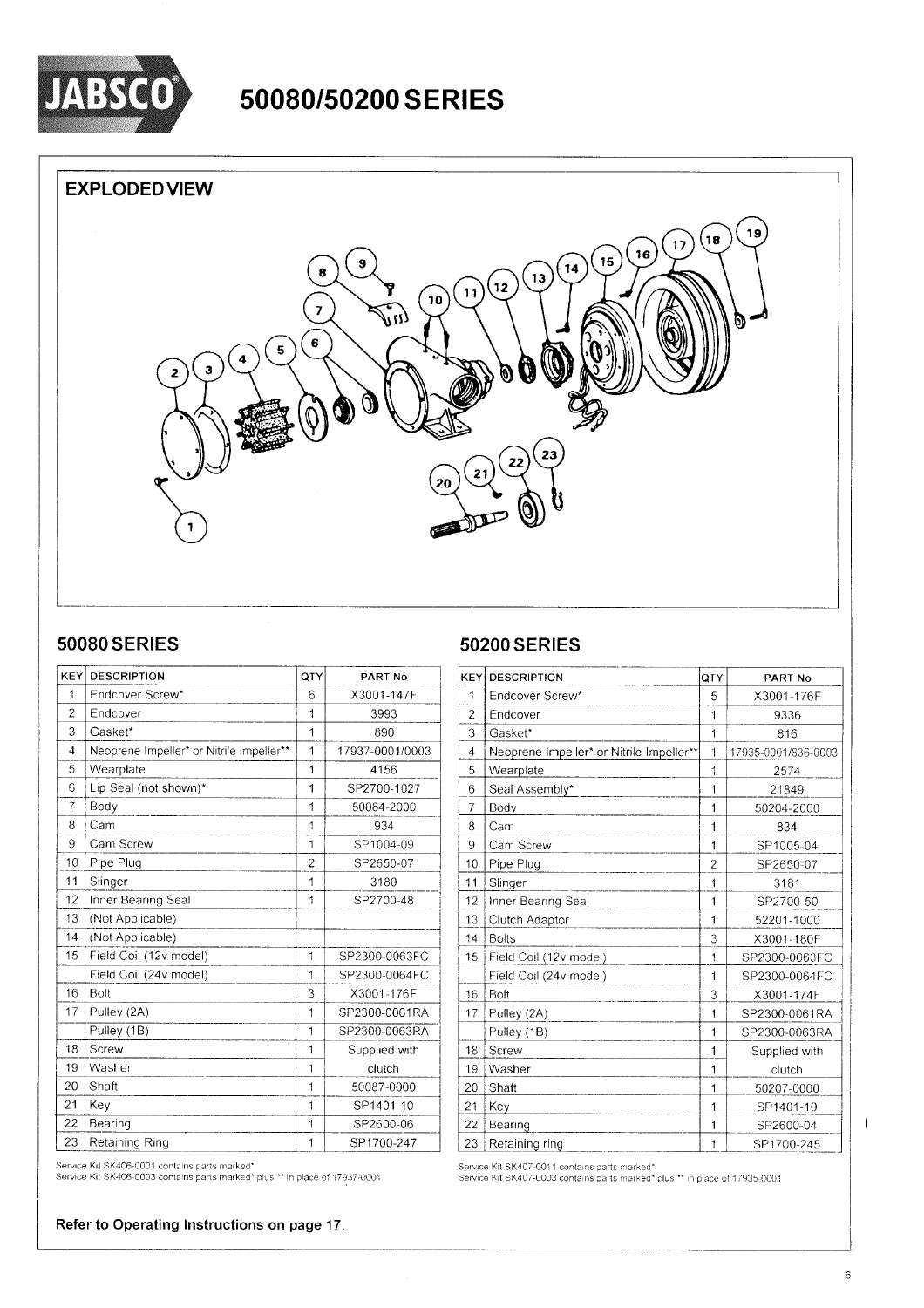

# 50080/50200 SERIES

#### Inspectall parts for wear or damage and replace if necessary.

#### **50080 SERIES**

#### **DIS-ASSEMBLY**

- 1. Remove end cover screws, end cover and gasket.
- 2. Remove impeller.
- 3. Loosen cam screw and remove cam.
- 4. Remove wearplate.
- 5. Remove lip seal from body.
- Remove bolt from end of shaft. Screw 5/8 UNC bolt into 6. the hub of the pulley assembly in order to draw the pulley from the pump shaft.
- 7. Remove the 3 screws holding the field coil onto the housing adaptor.
- 8. Remove field coil
- 9. Remove fixing bolts and rear housing adaptor from body.
- 10. Press shaft on impeller drive end to remove shaft and bearing from pump
- 11. Remove bearing retaining ring from shaft.
- 12. Press shaft out of bearing supporting bearing inner race.
- 13. Remove inner bearing seal if it needs replacing.

#### **ASSEMBLY**

- 1. Press new seal into bearing end of body with lip facing away from bearing bore.
- 2. Press shaft into bearing supporting inner race of bearing. Fit bearing retaining ring onto shaft.
- 3 Position slinger in body drain area. Grease seal area of shaft. Push bearing and shaft into body by pressing on outer race of bearing.
- 4. Fit housing adaptor to pump with 3 bolts.
- 5. Fit field coil to adaptor using 3 screws. Check that centre bore of field coil fits over boss on the adaptor.
- Wipe pump shaft to remove any particles and check 6. location of key.
- 7. Slide pulley assembly onto shaft, lining up with key and secure with retaining bolt.
- 8. Fit lip seal into body with lip facing into impeller bore.
- 9. Fit wearplate.
- 10. Coat cam screw thread, top side and back of cam, with non setting jointing compound and fit into body, securing with the cam screw
- 11. Lightly grease impeller bore and fit impeller.
- 12. Fit end cover and gasket and secure with screws.

#### **50200 SERIES DIS-ASSEMBLY**

- 1. Remove end cover screws, end cover and gasket.
- 2. Remove impeller.
- 3. Loosen cam screw and remove cam.
- 4. Remove wearplate.
- 5. Remove seal assembly from shaft and from body.
- 6. Remove bolt from end of shaft. Screw 5/8 UNC bolt into the hub of the pulley assembly in order to draw the pulley from the pump shaft.
- 7. Remove the 3 screws holding the field coil onto the housing adaptor.
- 8. Remove field coil.
- 9. Remove fixing bolts and rear housing adaptor from body.
- 10. Press shaft on impeller drive end to remove shaft and bearing from pump.
- 11. Remove bearing retaining ring from shaft.
- 12. Press shaft out of bearing supporting bearing inner race.
- 13. Remove inner bearing seal if it needs replacing.

#### **ASSEMBLY**

- 1. Press new seal into bearing end of body with lip facing away from bearing bore.
- 2. Press shaft into bearing supporting inner race of bearing. Fit bearing retaining ring onto shaft.
- 3. Position slinger in body drain area. Grease seal area of shaft. Push bearing and shaft into body by pressing on outer race of bearing.
- 4. Fit housing adaptor to pump with 3 bolts.
- 5. Fit field coil to adaptor using 3 screws. Check that centre bore of field coil fits over boss on the adaptor.
- 6. Wipe pump shaft to remove any particles and check location of key.
- 7. Slide pulley assembly onto shaft, lining up with key and secure with retaining bolt.
- 8. Take new seal seat (cup rubber and seal seat), lightly grease the outside edge of cup rubber and press into cavity in pump body with ceramic facing towards impeller bore. Slide mechanical seal sub assembly over shaft until it engages against ceramic face of stationary seal.
- 9. Fit wearplate.
- 10. Coat cam screw threads, top side and back of cam, with non setting jointing compound and fit into body securing with the cam screw.
- 11. Lightly grease impeller bore and fit impeller.
- 12. Fit end over and gasket and secure with screws.

Refer to Operating Instructions on page 17.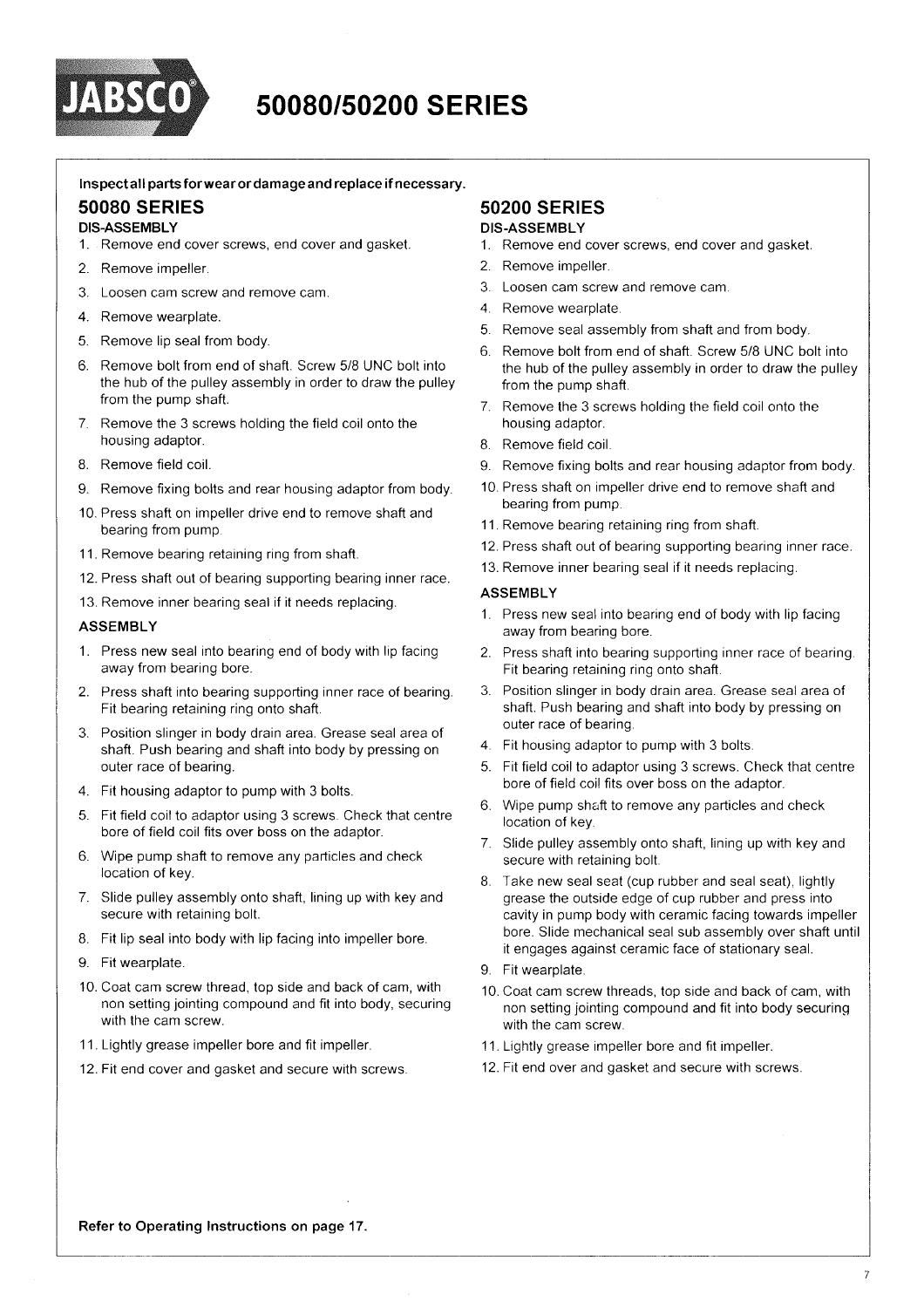

# **INSTALLATION DETAILS**



 $\frac{a}{b}$  acquon  $\frac{a}{b}$ 

玥

æ

 $rac{2A}{5ECDOM}$ 

264

 $15.8$ 

 $\frac{8}{2}$  $172$ 

 $152.4$ 

18  $\overline{174}$ 

 $\begin{array}{|l|l|}\n\hline\n\text{PORT APPING (TP)} \\
\hline\n4-HOLES 3/8" - 16 UNC 2B\n\end{array}$ <br>
EQUALLY SPACED ON

Ł

182

 $\overline{9}$  $\overline{1}$ 

ä

ã

 $\tilde{\mathbf{z}}$ 

HOLES #10.3

تشقق

é

VZ, 871 SECTION PULLEY

 $\overline{\mathbb{d}}$ 

ЗЕСТОМ РУЦІ

鬥

ิช

 $8.15$ 

 $5.56$ 

 $\overline{a}$ ,  $\overline{a}$ 

 $\frac{1}{5}$ 

70.6

40.4

**I-HOLES #10.3** 

தி